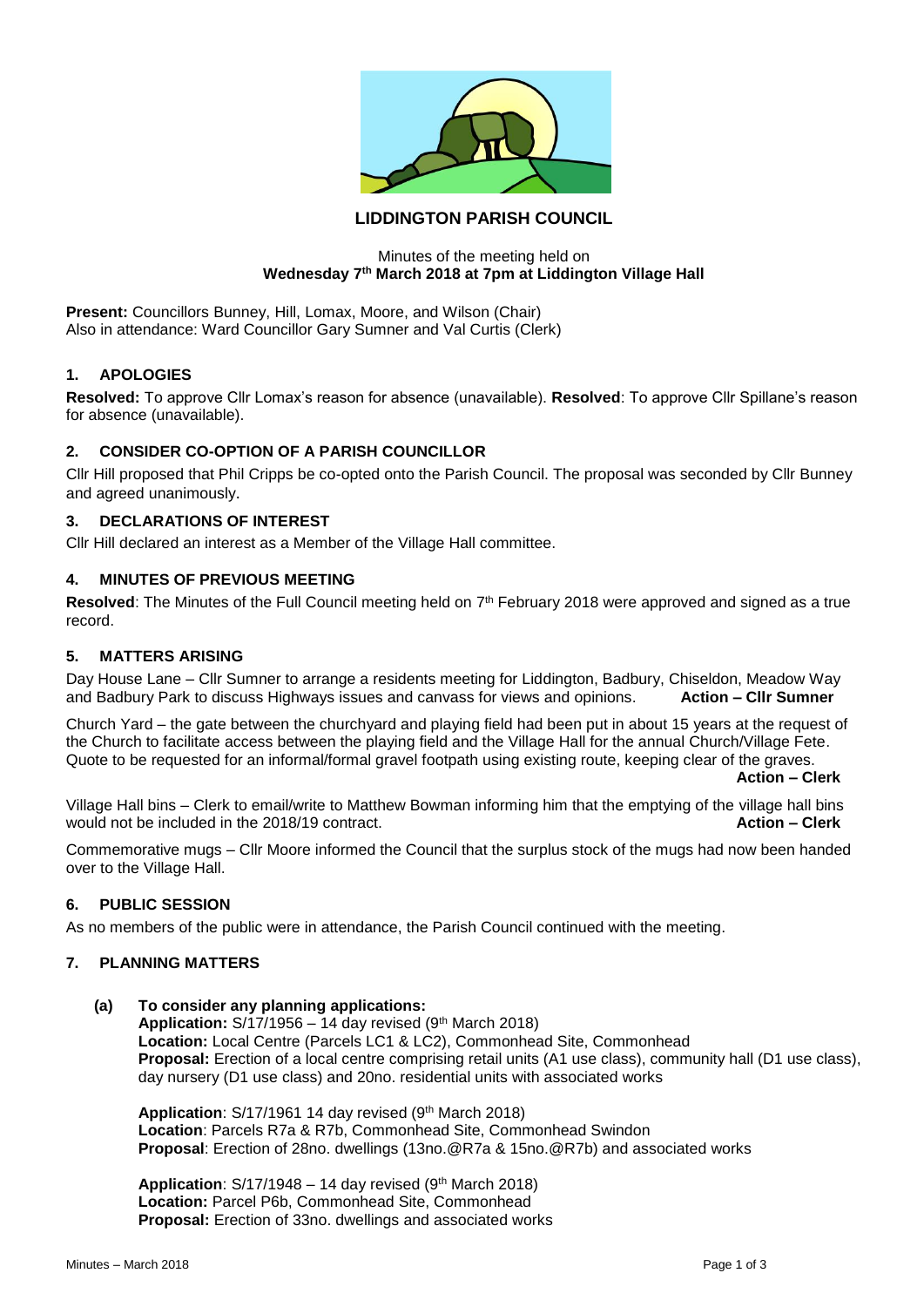**Resolved:** that the following comments be submitted in respect of all three applications

At its meeting on 7th March 2018, Liddington Parish Council agreed that it wished the following comments to be noted against the above-mentioned planning applications.

All comments made in our responses dated 4<sup>th</sup> January and 9<sup>th</sup> February 2018 are still relevant and apply. For ease please see below:

We have concerns that there appears to be a somewhat hidden agenda to increase the number of dwellings from the original permission of up to 890 to 976, without additional mitigation measures being put in place for the increase in pressure on services such as education, health provision and the highways. This pressure has increased greatly since the original outline consent was granted on appeal more than five years ago. For this reason, unless the current application is suitably amended, we must **formally object** to it, and request that it is considered by the Planning Committee

We concur with and endorse the views expressed by Highways England in their response of  $3^{rd}$  January 2018 with regards to the transport statement does not include any information on how the A419 Commonhead Roundabout and M4 J15 would be affected by traffic generated by the new proposals. As no cogent evidence has been provided on the cumulative effect of these additional dwellings on the highways network, both major and minor roads, and confirmation of what measures are being put in place to minimise rat running, we **formally object** to the proposals. We also request that it is considered by the Planning Committee and not delegated authority.

**Application**: S/HOU/18/0212 (9th March 2018) **Location**: 18 The Green, Liddington SN4 0HG **Proposal**: Erection of a single storey side and rear extensions **Resolved**: that the following comment be submitted

Parish Council has no objections to this application

**(b) To note any decisions** – it was noted that no decisions had been made.

## **8. WARD COUNCILLOR REPORT**

NEV Transport drop in session had been well attended. The Southern Connector road needed sufficient capacity and should be a dual carriageway and reminded the Council to comment during the current consultation. He also said that the White Hart junction should be the best it can be and not the cheaper option available.

Ward Cllr Sumner left the meeting at 8.25pm

### **9. FINANCE**

- **(a)** It was **resolved** to approve payment of the following**:**
	- Kompan Ltd Invoice no S1223756 & Credit note SC202426 £289.82
	- Earth Anchor Invoice No EA30784 £182.34
	- Wilts & Berks Canal Trust £25.00
	- Adams & Watt Invoice no.3270 £1,020.00
	- Valerie Curtis Clerks Remuneration £526.25
	- Kompan Ltd invoice no S1223945 £196.80
	- Adams & Watt £527.46
- **(b)** It was **resolved** to approve payment of the following standing order
	- Adams & Watt Annual grass cutting contract March instalment £352.20
- **(c) To review updated Asset Register –** it was **resolved** to approve the revised and updated Asset Register
- **(d) Appointment of internal auditor –** it was **resolved** to appoint Auditing Solutions Ltd as the Internal Auditor for financial year 2017/18. **Action - Clerk**

#### **10. VILLAGE MATTERS**

**(a)** To discuss and agree action to address parking issues in the Village Hall/Church car park Cllr Hill to discuss situation and possible solutions and send Revd O'Connell online booking tool

**Action – Cllr Hill**

**(b)** To review quotes received from Adams & Watt for additional works requested – it was agreed that Adams & Watt should be asked to complete works to the footpath alongside the B4192 and brook twice a year in June/July and November/December **Action - Clerk**